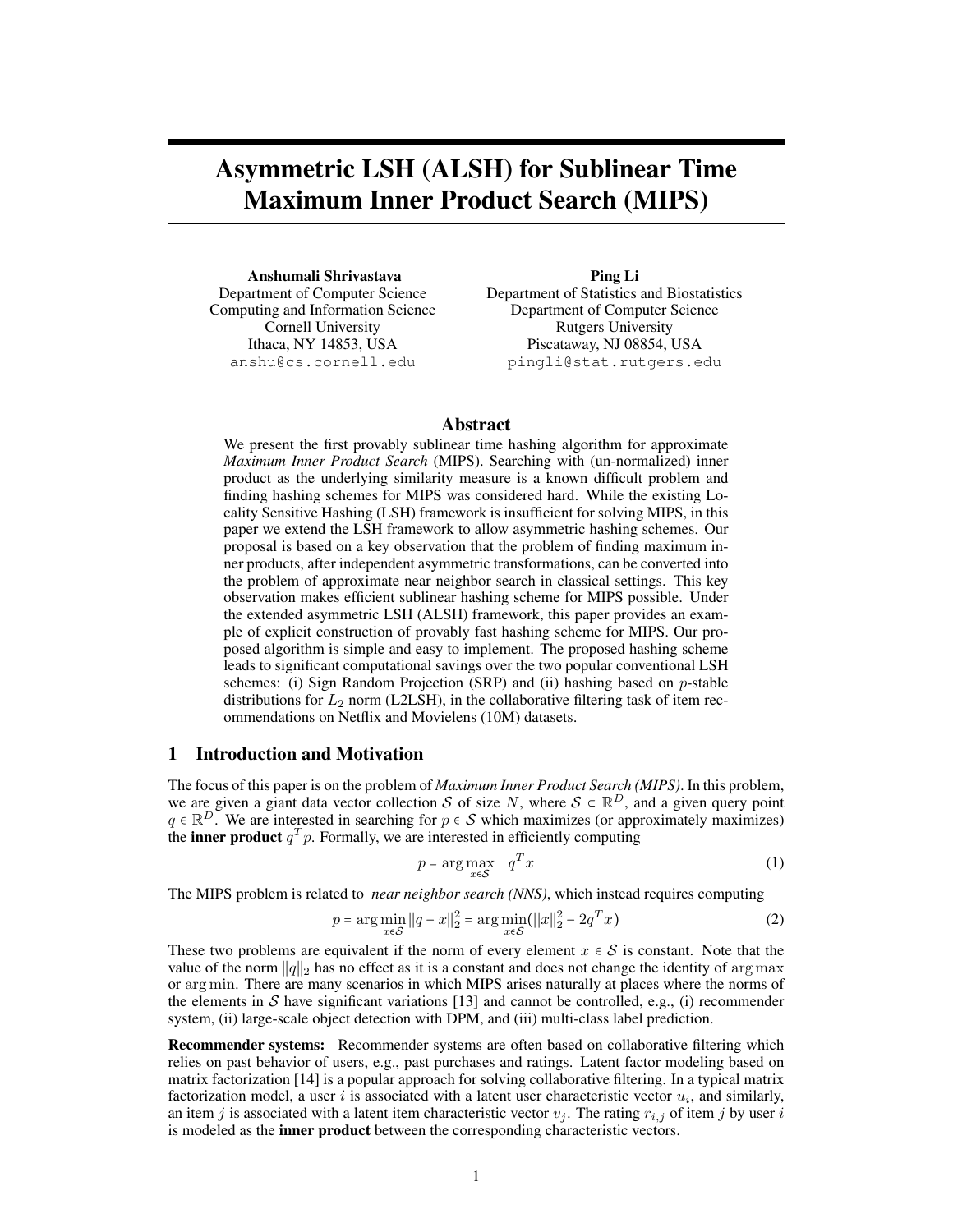In this setting, given a user i and the corresponding learned latent vector  $u_i$  finding the right item j, to recommend to this user, involves computing

$$
j = \arg\max_{j'} r_{i,j'} = \arg\max_{j'} u_i^T v_{j'}
$$
 (3)

which is an instance of the standard MIPS problem. It should be noted that we do not have control over the norm of the learned vector, i.e.,  $||v_i||_2$ , which often has a wide range in practice [13].

If there are  $N$  items to recommend, solving  $(3)$  requires computing  $N$  inner products. Recommendation systems are typically deployed in on-line application over web where the number  $N$  is huge. A brute force linear scan over all items, for computing arg max, would be prohibitively expensive.

Large-scale object detection with DPM: Deformable Part Model (DPM) based representation of images is the state-of-the-art in object detection tasks [8]. In DPM model, firstly a set of part filters are learned from the training dataset. During detection, these learned filter activations over various patches of the test image are used to score the test image. The activation of a filter on an image patch is an inner product between them. Typically, the number of possible filters are large (e.g., millions) and so scoring the test image is costly. Recently, it was shown that scoring based only on filters with high activations performs well in practice [7]. Identifying those filters having high activations on a given image patch requires computing top inner products. Consequently, an efficient solution to the MIPS problem will benefit large scale object detections based on DPM.

Multi-class (and/or multi-label) prediction: The models for multi-class SVM (or logistic regression) learn a weight vector  $w_i$  for each of the class label i. After the weights are learned, given a new test data vector  $x_{test}$ , predicting its class label is basically an MIPS problem:

$$
y_{test} = \arg\max_{i \in \mathcal{L}} \ x_{test}^T \ w_i \tag{4}
$$

where L is the set of possible class labels. Note that the norms of the vectors  $||w_i||_2$  are not constant. The size,  $\mathcal{L}$ , of the set of class labels differs in applications. Classifying with large number of possible class labels is common in multi-label learning and fine grained object classification, for instance, prediction task with  $|\mathcal{L}| = 100,000$  [7]. Computing such high-dimensional vector multiplications for predicting the class label of a single instance can be expensive in, e.g., user-facing applications.

#### 1.1 The Need for Hashing Inner Products

Solving the MIPS problem can have significant practical impact. [19, 13] proposed solutions based on tree data structure combined with branch and bound space partitioning technique similar to k-d trees [9]. Later, the same method was generalized for general max kernel search [5], where the runtime guarantees, like other space partitioning methods, are heavily dependent on the dimensionality and the expansion constants. In fact, it is well-known that techniques based on space partitioning (such as k-d trees) suffer from the curse of dimensionality. For example, [24] showed that techniques based on space partitioning degrade to linear search, even for dimensions as small as 10 or 20.

Locality Sensitive Hashing (LSH) [12] based randomized techniques are common and successful in industrial practice for efficiently solving NNS (*near neighbor search*). Unlike space partitioning techniques, both the running time as well as the accuracy guarantee of LSH based NNS are in a way independent of the dimensionality of the data. This makes LSH suitable for large scale processing system dealing with ultra-high dimensional datasets which are common in modern applications. Furthermore, LSH based schemes are massively parallelizable, which makes them ideal for modern "Big" datasets. The prime focus of this paper will be on efficient hashing based algorithms for MIPS, which do not suffer from the curse of dimensionality.

#### 1.2 Our Contributions

We develop *Asymmetric LSH (ALSH)*, an extended LSH scheme for efficiently solving the approximate MIPS problem. Finding hashing based algorithms for MIPS was considered hard [19, 13]. We formally show that, under the current framework of LSH, there cannot exist any LSH for solving MIPS. Despite this negative result, we show that it is possible to relax the current LSH framework to allow asymmetric hash functions which can efficiently solve MIPS. This generalization comes with no extra cost and the ALSH framework inherits all the theoretical guarantees of LSH.

Our construction of asymmetric LSH is based on an interesting fact that the original MIPS problem, after asymmetric transformations, reduces to the problem of approximate near neighbor search in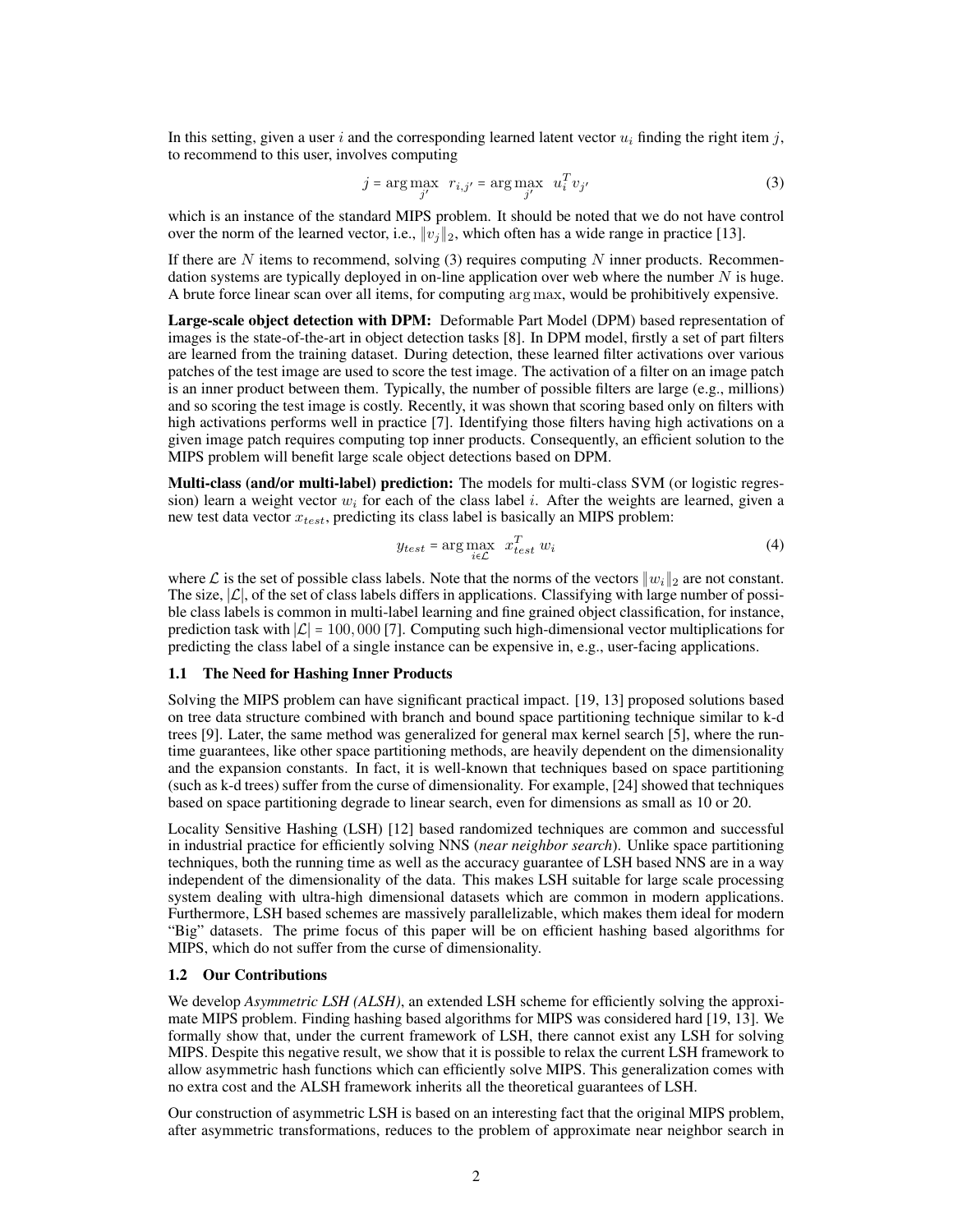classical settings. Based on this key observation, we provide an example of explicit construction of asymmetric hash function, leading to the first provably sublinear query time hashing algorithm for approximate similarity search with (un-normalized) inner product as the similarity. The new ALSH framework is of independent theoretical interest. We report other explicit constructions in [22, 21].

We also provide experimental evaluations on the task of recommending top-ranked items with collaborative filtering, on Netflix and Movielens (10M) datasets. The evaluations not only support our theoretical findings but also quantify the obtained benefit of the proposed scheme, in a useful task.

## 2 Background

#### 2.1 Locality Sensitive Hashing (LSH)

A commonly adopted formalism for approximate near-neighbor search is the following:

Definition: (c-Approximate Near Neighbor or c-NN) *Given a set of points in a* D*-dimensional space*  $\mathbb{R}^D$ , and parameters  $S_0 > 0$ ,  $\delta > 0$ , construct a data structure which, given any query point q, does *the following with probability*  $1 - \delta$ *: if there exists an*  $S_0$ -near neighbor of q in P, it reports some  $cS_0$ -near neighbor of q in P.

In the definition, the  $S_0$ -near neighbor of point q is a point p with  $Sim(q, p) \geq S_0$ , where  $Sim$  is the similarity of interest. Popular techniques for c-NN are often based on *Locality Sensitive Hashing* (LSH) [12], which is a family of functions with the nice property that more similar objects in the domain of these functions have a higher probability of colliding in the range space than less similar ones. In formal terms, consider H a family of hash functions mapping  $\mathbb{R}^D$  to a set *T*.

**Definition:** (Locality Sensitive Hashing (LSH)) *A family*  $H$  *is called*  $(S_0, cS_0, p_1, p_2)$ *-sensitive if, for any two point*  $x, y \in \mathbb{R}^D$ , *h chosen uniformly from*  $\mathcal H$  *satisfies the following:* 

- *if*  $Sim(x, y) \ge S_0$  *then*  $Pr_{\mathcal{H}}(h(x) = h(y)) \ge p_1$
- *if*  $Sim(x, y) \le cS_0$  then  $Pr_{\mathcal{H}}(h(x) = h(y)) \le p_2$

For efficient approximate nearest neighbor search,  $p_1 > p_2$  and  $c < 1$  is needed.

**Fact 1 [12]**: Given a family of  $(S_0, cS_0, p_1, p_2)$  -sensitive hash functions, one can construct a data structure for c-NN with  $O(n^{\rho} \log n)$  query time and space  $O(n^{1+\rho})$ , where  $\rho = \frac{\log p_1}{\log n_0}$  $\frac{\log p_1}{\log p_2} < 1.$ 

#### 2.2 LSH for  $L_2$  Distance (L2LSH)

[6] presented a novel LSH family for all  $L_p$  ( $p \in (0,2]$ ) distances. In particular, when  $p = 2$ , this scheme provides an LSH family for  $L_2$  distances. Formally, given a fixed (real) number r, we choose a random vector a with each component generated from i.i.d. normal, i.e.,  $a_i \sim N(0, 1)$ , and a scalar b generated uniformly at random from  $[0, r]$ . The hash function is defined as:

$$
h_{a,b}^{L2}(x) = \left\lfloor \frac{a^T x + b}{r} \right\rfloor \tag{5}
$$

where  $\frac{1}{1}$  is the floor operation. The collision probability under this scheme can be shown to be

$$
Pr(h_{a,b}^{L2}(x) = h_{a,b}^{L2}(y)) = F_r(d); \qquad F_r(d) = 1 - 2\Phi(-r/d) - \frac{2}{\sqrt{2\pi}(r/d)} \left(1 - e^{-(r/d)^2/2}\right) \tag{6}
$$

where  $\Phi(x) = \int_{-\infty}^{x} \frac{1}{\sqrt{2}}$  $\frac{1}{2\pi}e^{-\frac{x^2}{2}}dx$  is the cumulative density function (cdf) of standard normal distribution and  $d = ||x - y||_2$  is the Euclidean distance between the vectors x and y. This collision probability  $F_r(d)$  is a monotonically decreasing function of the distance d and hence  $h_{a,b}^{L2}$  is an LSH for  $L_2$  distances. This scheme is also the part of LSH package [1]. Here r is a parameter. As argued previously,  $||x-y||_2 = \sqrt{(||x||_2^2 + ||y||_2^2 - 2x^Ty)}$  is not monotonic in the inner product  $x^T y$  unless the given data has a constant norm. Hence,  $h_{a,b}^{L2}$  is not suitable for MIPS.

The recent work on *coding for random projections* [16] showed that L2LSH can be improved when the data are normalized for building large-scale linear classifiers as well as near neighbor search [17]. In particular, [17] showed that 1-bit coding (i.e., sign random projections (SRP) [10, 3]) or 2-bit coding are often better compared to using more bits. It is known that SRP is designed for retrieving with cosine similarity:  $Sim(x, y) = \frac{x^T y}{\|x\| \|y\|_2}$ . Again, ordering under this similarity can be very different from the ordering of inner product and hence SRP is also unsuitable for solving MIPS.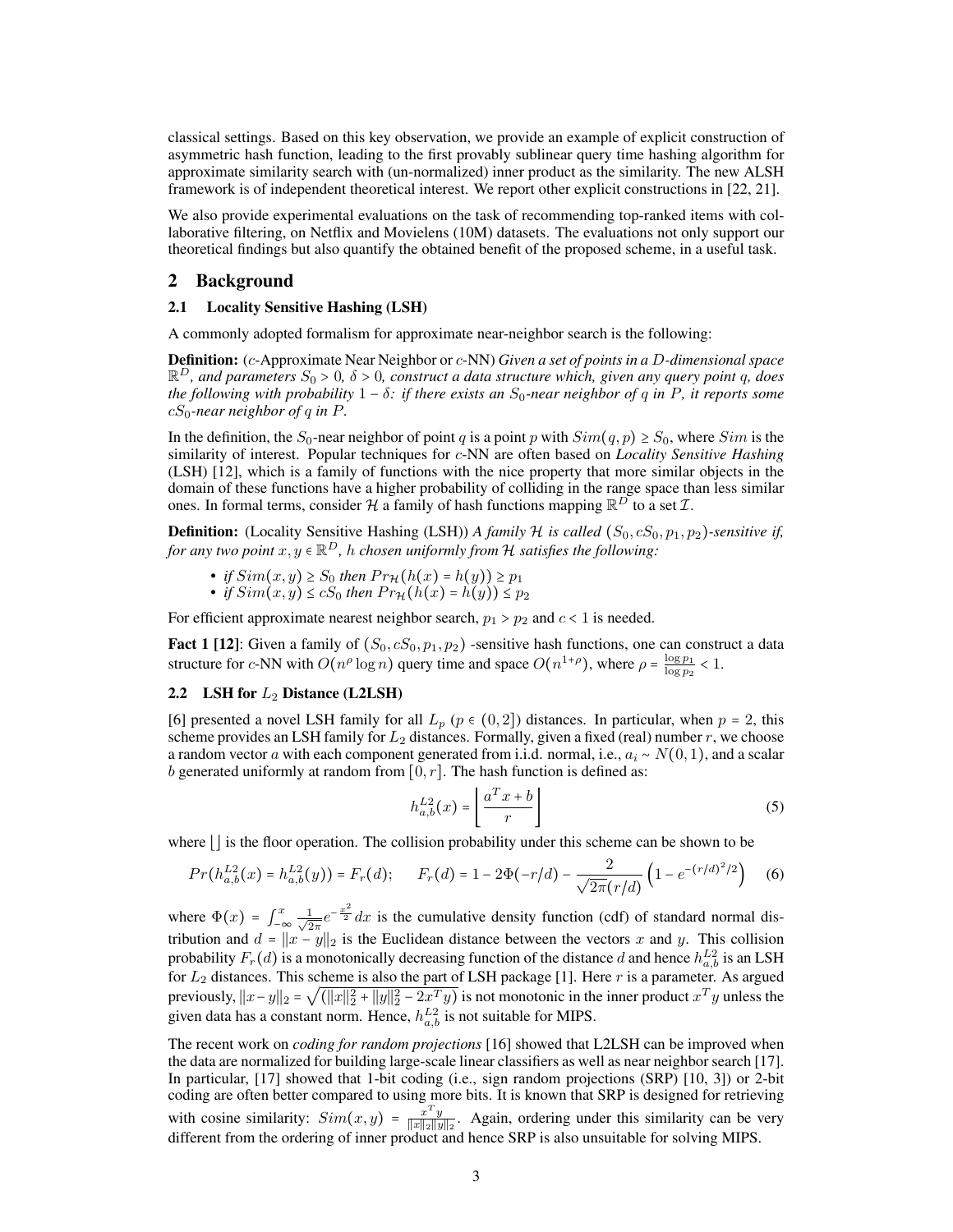# 3 Hashing for MIPS

## 3.1 A Negative Result

We first show that, under the current LSH framework, it is impossible to obtain a locality sensitive hashing scheme for MIPS. In [19, 13], the authors also argued that finding locality sensitive hashing for inner products could be hard, but to the best of our knowledge we have not seen a formal proof.

#### Theorem 1 *There cannot exist any LSH family for MIPS.*

*Proof: Suppose there exists such hash function* h*. For un-normalized inner products the self similar*ity of a point  $x$  with itself is  $Sim(x,x)$  =  $x^Tx$  =  $||x||^2_2$  and there may exist another points  $y$ , such that  $Sim(x, y) = y^T x > ||x||_2^2 + C$ , for any constant C. Under any single randomized hash function h, *the collision probability of the event*  $\{h(x) = h(x)\}$  *is always 1. So if h is an LSH for inner product then the event*  $\{h(x) = h(y)\}$  *should have higher probability compared to the event*  $\{h(x) = h(x)\}$ *, since we can always choose y with*  $Sim(x, y) = S_0 + \delta > S_0$  *and*  $cS_0 > Sim(x, x) \forall S_0$  *and*  $c < 1$ *. This is not possible because the probability cannot be greater than 1. This completes the proof.* ◻

#### 3.2 Our Proposal: Asymmetric LSH (ALSH)

The basic idea of LSH is probabilistic bucketing and it is more general than the requirement of having a single hash function h. The classical LSH algorithms use the same hash function h for both the preprocessing step and the query step. One assigns buckets in the hash table to all the candidates  $x \in S$  using h, then uses the same h on the query q to identify relevant buckets. The only requirement for the proof of Fact 1, to work is that the collision probability of the event  $\{h(q) = h(x)\}\$  increases with the similarity  $Sim(q, x)$ . The theory [11] behind LSH still works if we use hash function  $h_1$ for preprocessing  $x \in S$  and a different hash function  $h_2$  for querying, as long as the probability of the event  $\{h_2(q) = h_1(x)\}\$  increases with  $Sim(q, x)$ , and there exist  $p_1$  and  $p_2$  with the required property. The traditional LSH definition does not allow this asymmetry but it is not a required condition in the proof. For this reason, we can relax the definition of  $c$ -NN without losing runtime guarantees. [20] used a related (asymmetric) idea for solving 3-way similarity search.

We first define a modified locality sensitive hashing in a form which will be useful later.

Definition: (*Asymmetric* Locality Sensitive Hashing (ALSH)) A family H, along with the two vector functions  $Q : \mathbb{R}^D \to \mathbb{R}^{D'}$  (*Query Transformation*) and  $P : \mathbb{R}^D \to \mathbb{R}^{D'}$  (*Preprocessing Transformation*), is called  $(S_0, cS_0, p_1, p_2)$ -sensitive if, for a given c-NN instance with query q and any x in the collection S, the hash function h chosen uniformly from H satisfies the following:

- if  $Sim(q, x) \ge S_0$  then  $Pr_{\mathcal{H}}(h(Q(q))) = h(P(x))) \ge p_1$
- if  $Sim(q, x) \le cS_0$  then  $Pr_{\mathcal{H}}(h(Q(q)) = h(P(x))) \le p_2$

When  $Q(x) = P(x) = x$ , we recover the vanilla LSH definition with  $h(.)$  as the required hash function. Coming back to the problem of MIPS, if Q and P are different, the event  $\{h(Q(x)) =$  $h(P(x))$ } will not have probability equal to 1 in general. Thus,  $Q \neq P$  can counter the fact that self similarity is not highest with inner products. We just need the probability of the new collision event  ${h(Q(q)) = h(P(y))}$  to satisfy the conditions in the definition of c-NN for  $Sim(q, y) = q<sup>T</sup>y$ . Note that the query transformation  $Q$  is only applied on the query and the pre-processing transformation P is applied to  $x \in S$  while creating hash tables. It is this asymmetry which will allow us to solve MIPS efficiently. In Section 3.3, we explicitly show a construction (and hence the existence) of asymmetric locality sensitive hash function for solving MIPS. The source of randomization  $h$  for both q and  $x \in S$  is the same. Formally, it is not difficult to show a result analogous to Fact 1.

Theorem 2 *Given a family of hash function* H *and the associated query and preprocessing transformations* P and Q, which is  $(S_0, cS_0, p_1, p_2)$  *-sensitive, one can construct a data structure for* c-NN with  $O(n^{\rho} \log n)$  *query time and space*  $O(n^{1+\rho})$ *, where*  $\rho = \frac{\log p_1}{\log p_0}$  $\frac{\log p_1}{\log p_2}$ .

#### 3.3 From MIPS to Near Neighbor Search (NNS)

Without loss of any generality, let  $U < 1$  be a number such that  $||x_i||_2 \le U < 1$ ,  $\forall x_i \in S$ . If this is not the case then define a scaling transformation,

$$
S(x) = \frac{U}{M} \times x; \qquad M = \max_{x_i \in S} ||x_i||_2; \tag{7}
$$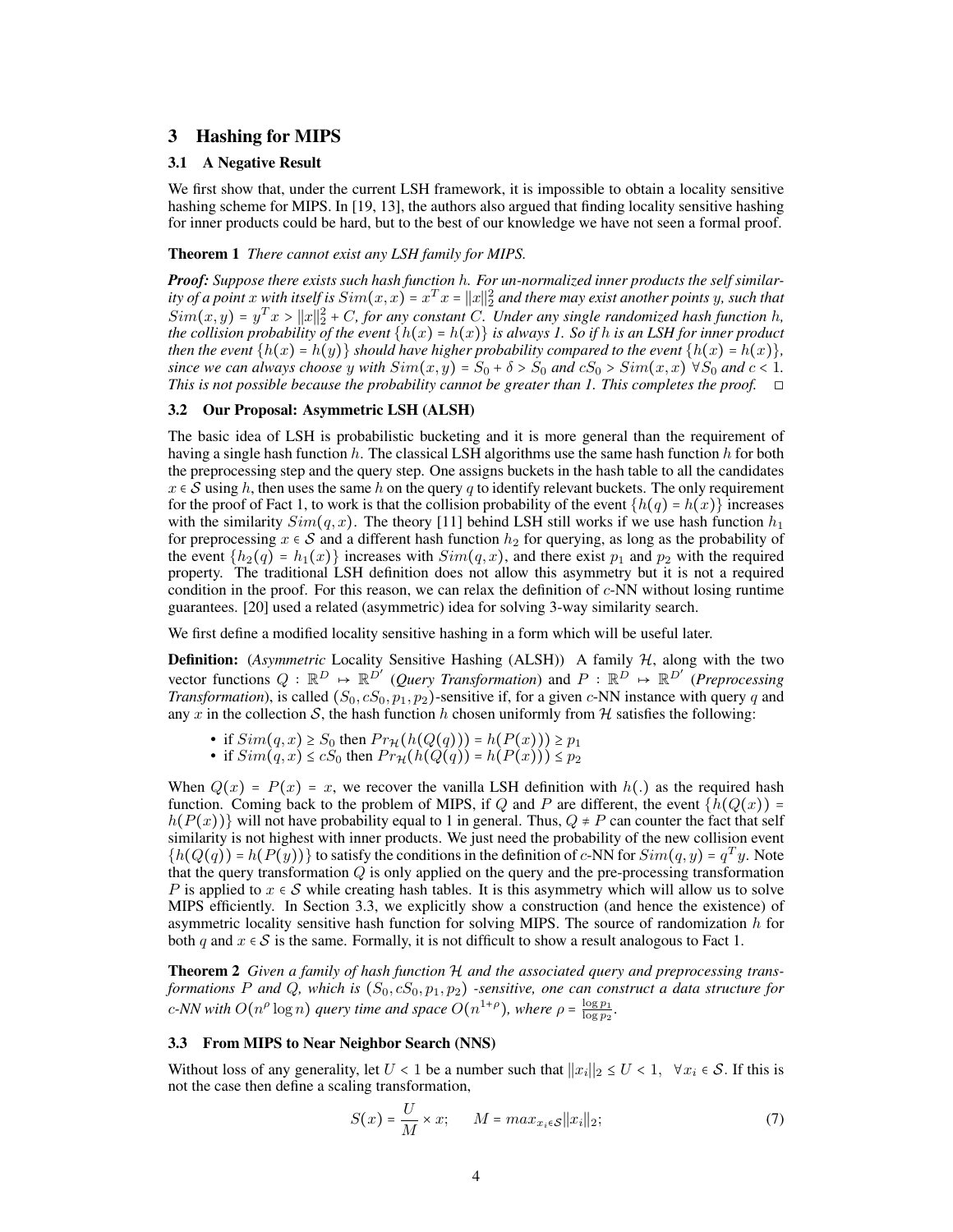Note that we are allowed one time preprocessing and asymmetry,  $S$  is the part of asymmetric transformation. For simplicity of arguments, let us assume that  $||q||_2 = 1$ , the arg max is anyway independent of the norm of the query. Later we show in Section 3.6 that it can be easily removed.

We are now ready to describe the key step in our algorithm. First, we define two vector transformations  $P : \mathbb{R}^D \mapsto \mathbb{R}^{D+m}$  and  $Q : \mathbb{R}^D \mapsto \mathbb{R}^{\tilde{D}+m}$  as follows:

$$
P(x) = [x; ||x||_2^2; ||x||_2^4; \dots; ||x||_2^{2^m}]; \qquad Q(x) = [x; 1/2; 1/2; \dots; 1/2], \tag{8}
$$

where [;] is the concatenation.  $P(x)$  appends m scalers of the form  $||x||_2^{2^i}$  at the end of the vector x, while  $Q(x)$  simply appends m "1/2" to the end of the vector x. By observing that

$$
Q(q)^{T} P(x_{i}) = q^{T} x_{i} + \frac{1}{2} (||x_{i}||_{2}^{2} + ||x_{i}||_{2}^{4} + ... + ||x_{i}||_{2}^{2^{m}}); \quad ||P(x_{i})||_{2}^{2} = ||x_{i}||_{2}^{2} + ||x_{i}||_{2}^{4} + ... + ||x_{i}||_{2}^{2^{m+1}}
$$

we obtain the following key equality:

$$
||Q(q) - P(x_i)||_2^2 = (1 + m/4) - 2q^T x_i + ||x_i||_2^{2^{m+1}}
$$
\n(9)

Since  $||x_i||_2 \le U < 1$ ,  $||x_i||^{2^{m+1}} \to 0$ , at the tower rate (exponential to exponential). The term  $(1 + m/4)$  is a fixed constant. As long as m is not too small (e.g.,  $m \geq 3$  would suffice), we have

$$
\arg\max_{x \in \mathcal{S}} q^T x \simeq \arg\min_{x \in \mathcal{S}} ||Q(q) - P(x)||_2 \tag{10}
$$

This gives us the connection between solving un-normalized MIPS and approximate near neighbor search. Transformations  $P$  and  $Q$ , when norms are less than 1, provide correction to the  $L_2$  distance  $\|Q(q) - P(x_i)\|_2$  making it rank correlate with the (un-normalized) inner product. This works only after shrinking the norms, as norms greater than 1 will instead blow the term  $||x_i||_2^{2^{m+1}}$ .

#### 3.4 Fast Algorithms for MIPS

Eq. (10) shows that MIPS reduces to the standard approximate near neighbor search problem which can be efficiently solved. As the error term  $||x_i||_2^{2^{m+1}} < U^{2^{m+1}}$  goes to zero at a tower rate, it quickly becomes negligible for any practical purposes. In fact, from theoretical perspective, since we are interested in guarantees for c-approximate solutions, this additional error can be absorbed in the approximation parameter c. Formally, we can state the following theorem.

**Theorem 3** Given a c-approximate instance of MIPS, i.e.,  $Sim(q, x) = q^T x$ , and a query q such *that*  $||q||_2 = 1$  *along with a collection* S *having*  $||x||_2 \le U < 1 \ \forall x \in S$ . Let P and Q be the vector *transformations defined in (8). We have the following two conditions for hash function*  $h_{a,b}^{L2}$  (5)

1) if 
$$
q^T x \ge S_0
$$
 then  $Pr[h_{a,b}^{L_2}(Q(q)) = h_{a,b}^{L_2}(P(x))] \ge F_r(\sqrt{1+m/4-2S_0+U^{2^{m+1}}})$   
\n2) if  $q^T x \le cS_0$  then  $Pr[h_{a,b}^{L_2}(Q(q)) = h_{a,b}^{L_2}(P(x))] \le F_r(\sqrt{1+m/4-2cS_0})$   
\nwhere the function  $F_r$  is defined in (6).

Thus, we have obtained  $p_1 = F_r$  (  $\sqrt{(1+m/4)-2S_0+U^{2^{m+1}}}\right)$  and  $p_2 = F_r(x)$ √  $(1 + m/4) - 2cS_0$ . Applying Theorem 2, we can construct data structures with worst case  $O(n^{\rho} \log n)$  query time guarantees for  $c$ -approximate MIPS, where

$$
\rho = \frac{\log F_r\left(\sqrt{1 + m/4 - 2S_0 + U^{2^{m+1}}}\right)}{\log F_r\left(\sqrt{1 + m/4 - 2cS_0}\right)}\tag{11}
$$

We need  $p_1 > p_2$  in order for  $\rho < 1$ . This requires us to have  $-2S_0 + U^{2^{m+1}} < -2cS_0$ , which boils down to the condition  $c < 1 - \frac{U^{2^{m+1}}}{2S_0}$  $\frac{2^{m+1}}{2S_0}$ . Note that  $\frac{U^{2^{m+1}}}{2S_0}$  $\frac{2}{2S_0}$  can be made arbitrarily close to zero with the appropriate value of m. For any given  $c < 1$ , there always exist  $U < 1$  and m such that  $\rho < 1$ . This way, we obtain a sublinear query time algorithm for MIPS.

We also have one more parameter r for the hash function  $h_{a,b}$ . Recall the definition of  $F_r$  in Eq. (6):  $F_r(d) = 1 - 2\Phi(-r/d) - \frac{2}{\sqrt{2\pi}d}$  $\frac{2}{2\pi(r/d)}\left(1-e^{-(r/d)^2/2}\right)$ . Thus, given a c-approximate MIPS instance,  $\rho$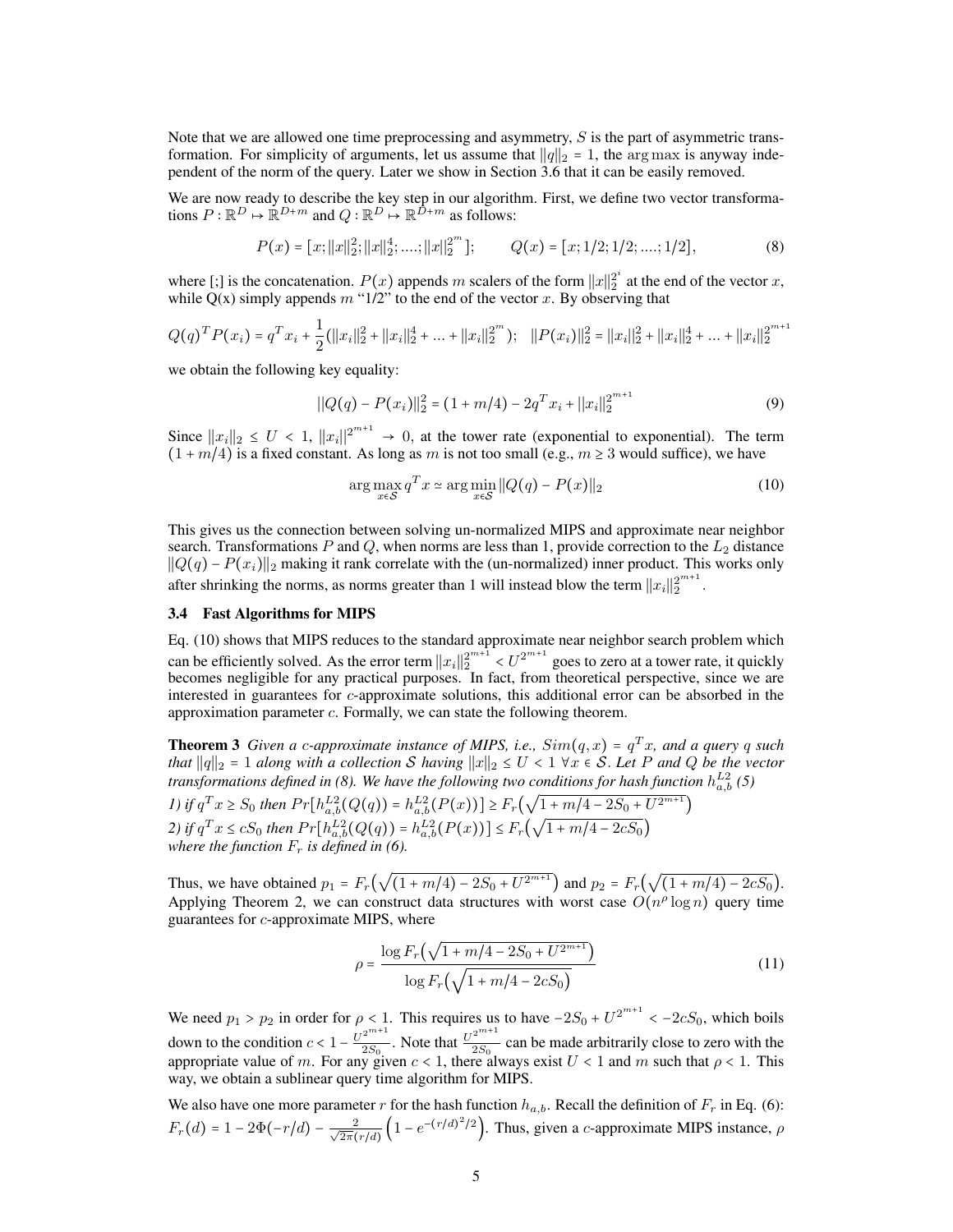

Figure 1: Left panel: Optimal values of  $\rho^*$  with respect to approximation ratio c for different  $S_0$ . The optimization of Eq. (14) was conducted by a grid search over parameters r, U and m, given  $S_0$ and c. Right Panel:  $\rho$  values (dashed curves) for  $m = 3$ ,  $U = 0.83$  and  $r = 2.5$ . The solid curves are ρ ∗ values. See more details about parameter recommendations in *arXiv:1405.5869*.

is a function of 3 parameters: U, m, r. The algorithm with the best query time chooses U, m and r, which minimizes the value of  $\rho$ . For convenience, we define

$$
\rho^* = \min_{U, m, r} \frac{\log F_r \left( \sqrt{1 + m/4 - 2S_0 + U^{2^{m+1}}} \right)}{\log F_r \left( \sqrt{1 + m/4 - 2cS_0} \right)} \quad s.t. \quad \frac{U^{2^{m+1}}}{2S_0} < 1 - c, \ m \in \mathbb{N}^+, \ 0 < U < 1. \tag{12}
$$

See Figure 1 for the plots of  $\rho^*$ . With this best value of  $\rho$ , we can state our main result in Theorem 4.

**Theorem 4** *(Approximate MIPS is Efficient) For the problem of c-approximate MIPS with*  $||q||_2 =$ 1, one can construct a data structure having  $O(n^{\rho^*} \log n)$  query time and space  $O(n^{1+\rho^*})$ , where  $\rho^*$  < 1 *is the solution to constraint optimization (14).* 

#### 3.5 Practical Recommendation of Parameters

Just like in the typical LSH framework, the value of  $\rho^*$  in Theorem 4 depends on the *c*-approximate instance we aim to solve, which requires knowing the similarity threshold  $S_0$  and the approximation ratio c. Since,  $||q||_2 = 1$  and  $||x||_2 \le U < 1$ ,  $\forall x \in S$ , we have  $q^t x \le U$ . A reasonable choice of the threshold  $S_0$  is to choose a high fraction of U, for example,  $S_0 = 0.9U$  or  $S_0 = 0.8U$ .

The computation of  $\rho^*$  and the optimal values of corresponding parameters can be conducted via a grid search over the possible values of U, m and r. We compute  $\rho^*$  in Figure 1 (Left Panel). For convenience, we recommend  $m = 3$ ,  $U = 0.83$ , and  $r = 2.5$ . With this choice of the parameters, Figure 1 (Right Panel) shows that the  $\rho$  values using these parameters are very close to  $\rho^*$  values.

#### 3.6 Removing the Condition  $||q||_2 = 1$

Changing norms of the query does not affect the  $\arg \max_{x \in \mathcal{C}} q^T x$ . Thus in practice for retrieving topranked items, normalizing the query should not affect the performance. But for theoretical purposes, we want the runtime guarantee to be independent of  $||q||_2$ . We are interested in the c-approximate instance which being a threshold based approximation changes if the query is normalized.

Previously, transformations  $P$  and  $Q$  were precisely meant to remove the dependency on the norms of  $x$ . Realizing the fact that we are allowed asymmetry, we can use the same idea to get rid of the norm of q. Let M be the upper bound on all the norms or the radius of the space as defined in Eq (7). Let the transformation  $S : \mathbb{R}^D \to \mathbb{R}^D$  be the ones defined in Eq (7). Define asymmetric transformations  $P': \mathbb{R}^D \to \mathbb{R}^{D+2m}$  and  $Q': \mathbb{R}^D \to \mathbb{R}^{D+2m}$  as

$$
P'(x)=[x;||x||_2^2;||x||_2^4;....;||x||_2^{2^m};1/2;...1/2]; \quad Q'(x)=[x;1/2;....;1/2;||x||_2^2;||x||_2^4;....;||x||_2^{2^m}],
$$

Given the query q and data point x, our new asymmetric transformations are  $Q'(S(q))$  and  $P'(S(x))$  respectively. We observe that

$$
||Q'(S(q)) - P'(S(x))||_2^2 = \frac{m}{2} + ||S(x)||_2^{2^{m+1}} + ||S(q)||_2^{2^{m+1}} - 2q^t x \times \left(\frac{U^2}{M^2}\right)
$$
(13)

Both  $||S(x)||_2^{2^{m+1}}$ ,  $||S(q)||_2^{2^{m+1}} \le U^{2^{m+1}} \to 0$ . Using exactly same arguments as before, we obtain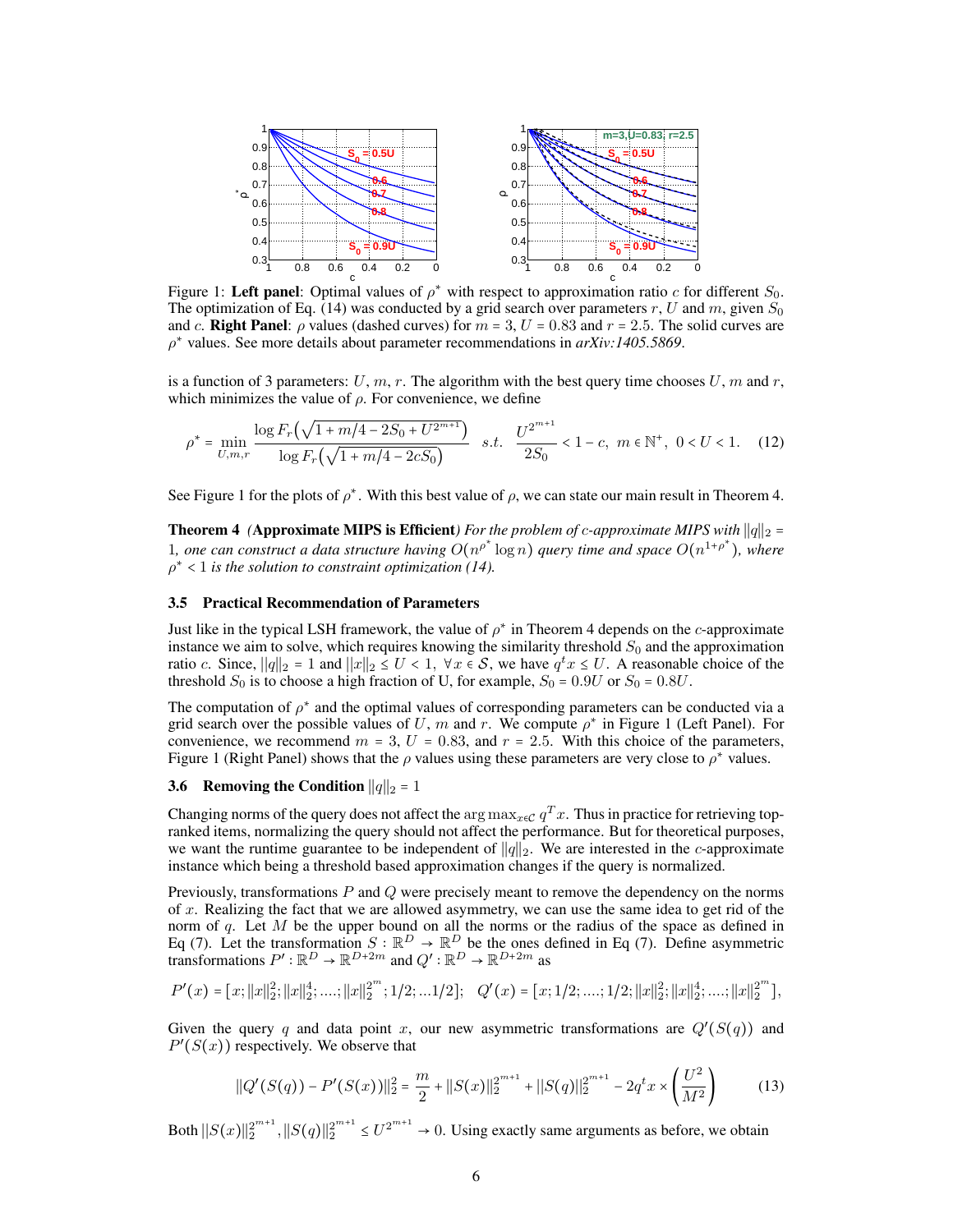Theorem 5 *(*Unconditional Approximate MIPS is Efficient*) For the problem of* c*-approximate MIPS in a bounded space, one can construct a data structure having*  $O(n^{\rho^*_{u}} \log n)$  *query time and* space  $O(n^{1+\rho_u^*})$ , where  $\rho_u^* < 1$  is the solution to constraint optimization (14).

$$
\rho_u^* = \min_{0 < U < 1, m \in N, r} \frac{\log F_r\left(\sqrt{m/2 - 2S_0\left(\frac{U^2}{M^2}\right) + 2U^{2^{m+1}}}\right)}{\log F_r\left(\sqrt{m/2 - 2cS_0\left(\frac{U^2}{M^2}\right)}\right)} \quad s.t. \quad \frac{U^{(2^{m+1}-2)}M^2}{S_0} < 1 - c,\tag{14}
$$

Again, for any c-approximate MIPS instance, with  $S_0$  and c, we can always choose m big enough such that  $\rho_u^*$  < 1. The theoretical guarantee only depends on the radius of the space M.

#### 3.7 A Generic Recipe for Constructing Asymmetric LSHs

We are allowed any asymmetric transformation on  $x$  and  $q$ . This gives us a lot of flexibility to construct ALSH for new similarities  $S$  that we are interested in. The generic idea is to take a particular similarity  $Sim(x, q)$  for which we know an existing LSH or ALSH. Then we construct transformations P and Q such  $Sim(P(x), Q(q))$  is monotonic in the similarity S that we are interested in. The other observation that makes it easier to construct  $P$  and  $Q$  is that LSH based guarantees are independent of dimensions, thus we can expand the dimensions like we did for  $P$  and  $Q$ .

This paper focuses on using L2LSH to convert near neighbor search of  $L_2$  distance into an ALSH (i.e., *L2-ALSH*) for MIPS. We can devise new ALSHs for MIPS using other similarities and hash functions. For instance, utilizing sign random projections (SRP), the known LSH for correlations, we can construct different P and Q leading to a better ALSH (i.e., *Sign-ALSH*) for MIPS [22]. We are aware another work [18] which performs very similarly to *Sign-ALSH*. Utilizing minwise hashing [2, 15], which is the LSH for resemblance and is known to outperform SRP in sparse data [23], we can construct an even better ALSH (i.e., *MinHash-ALSH*) for MIPS over binary data [21].

#### 4 Evaluations

Datasets. We evaluate the proposed ALSH scheme for the MIPS problem on two popular collaborative filtering datasets on the task of item recommendations: (i) Movielens(10M), and (ii) Netflix. Each dataset forms a sparse user-item matrix R, where the value of  $R(i, j)$  indicates the rating of user i for movie j. Given the user-item ratings matrix  $R$ , we follow the standard PureSVD procedure [4] to generate user and item latent vectors. This procedure generates latent vectors  $u_i$  for each user i and vector  $v_j$  for each item j, in some chosen fixed dimension f. The PureSVD method returns top-ranked items based on the inner products  $u_i^T v_j$ ,  $\forall j$ . Despite its simplicity, PureSVD outperforms other popular recommendation algorithms [4]. Following [4], we use the same choices for the latent dimension f, i.e.,  $f = 150$  for Movielens and  $f = 300$  for Netflix.

#### 4.1 Ranking Experiment for Hash Code Quality Evaluations

We are interested in knowing, how the two hash functions correlate with the top-10 inner products. For this task, given a user i and its corresponding user vector  $u_i$ , we compute the top-10 gold standard items based on the actual inner products  $u_i^T v_j$ ,  $\forall j$ . We then compute K different hash codes of the vector  $u_i$  and all the item vectors  $v_j$ s. For every item  $v_j$ , we compute the number of times its hash values matches (or collides) with the hash values of query which is user  $u_i$ , i.e., we compute  $Matches_j = \sum_{t=1}^{K} \mathbf{1}(h_t(u_i) = h_t(v_j))$ , based on which we rank all the items.

Figure 2 reports the precision-recall curves in our ranking experiments for top-10 items, for comparing our proposed method with two baseline methods: the original L2LSH and the original sign random projections (SRP). These results confirm the substantial advantage of our proposed method.

#### 4.2 LSH Bucketing Experiment

We implemented the standard  $(K, L)$ -parameterized (where L is number of hash tables) bucketing algorithm [1] for retrieving top-50 items based on PureSVD procedure using the proposed ALSH hash function and the two baselines: SRP and L2LSH. We plot the recall vs the mean ratio of inner product required to achieve that recall. The ratio being computed relative to the number of inner products required in a brute force linear scan. In order to remove the effect of algorithm parameters  $(K, L)$  on the evaluations, we report the result from the best performing K and L chosen from  $K \in \{5, 6, ..., 30\}$  and  $L \in \{1, 2, ..., 200\}$  for each query. We use  $m = 3$ ,  $\bar{U} = 0.83$ , and  $r = 2.5$  for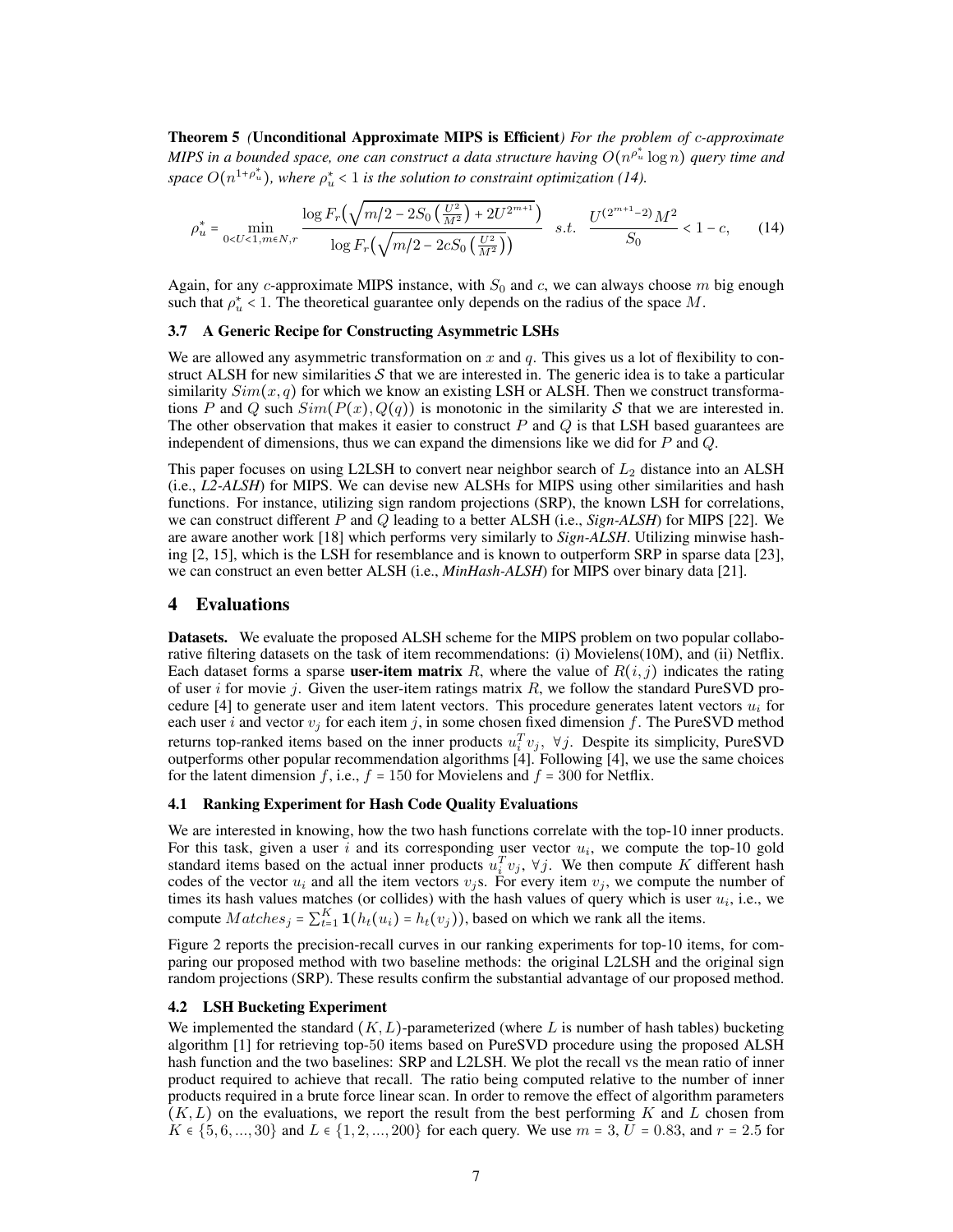

Figure 2: **Ranking.** Precision-Recall curves (higher is better), of retrieving top-10 items, with the number of hashes  $K \in \{16, 64, 256\}$ . The proposed algorithm (solid, red if color is available) significantly outperforms L2LSH. We fix the parameters  $m = 3$ ,  $U = 0.83$ , and  $r = 2.5$  for our proposed method and we present the results of L2LSH for all r values in  $\{1, 1.5, 2, 2.5, 3, 3.5, 4, 4.5, 5\}$ .



Figure 3: **Bucketing.** Mean number of inner products per query, relative to a linear scan, evaluated by different hashing schemes at different recall levels, for generating top-50 recommendations (Lower is better). The results corresponding to the best performing  $K$  and  $L$  (for a wide range of  $K$ and  $L$ ) at a given recall value, separately for all the three hashing schemes, are shown.

our hashing scheme. For L2LSH, we observe that using  $r = 4$  usually performs well and so we show results for  $r = 4$ . The results are summarized in Figure 3, confirming that the proposed ALSH leads to significant savings compared to baseline hash functions.

# 5 Conclusion

MIPS (maximum inner product search) naturally arises in numerous practical scenarios, e.g., collaborative filtering. This problem is challenging and, prior to our work, there existed no provably sublinear time *hashing* algorithms for MIPS. Also, the existing framework of classical LSH (locality sensitive hashing) is not sufficient for solving MIPS. In this study, we develop *ALSH* (asymmetric LSH), which generalizes the existing LSH framework by applying (appropriately chosen) asymmetric transformations to the input query vector and the data vectors in the repository. We present an implementation of ALSH by proposing a novel transformation which converts the original inner products into  $L_2$  distances in the transformed space. We demonstrate, both theoretically and empirically, that this implementation of ALSH provides provably efficient as well as practical solution to MIPS. Other explicit constructions of ALSH, for example, ALSH through cosine similarity, or ALSH through resemblance (for binary data), will be presented in followup technical reports.

# Acknowledgments

The research is partially supported by NSF-DMS-1444124, NSF-III-1360971, NSF-Bigdata-1419210, ONR-N00014-13-1-0764, and AFOSR-FA9550-13-1-0137. We appreciate the constructive comments from the program committees of KDD 2014 and NIPS 2014. Shrivastava would also like to thank Thorsten Joachims and the Class of CS6784 (Spring 2014) for valuable feedbacks.